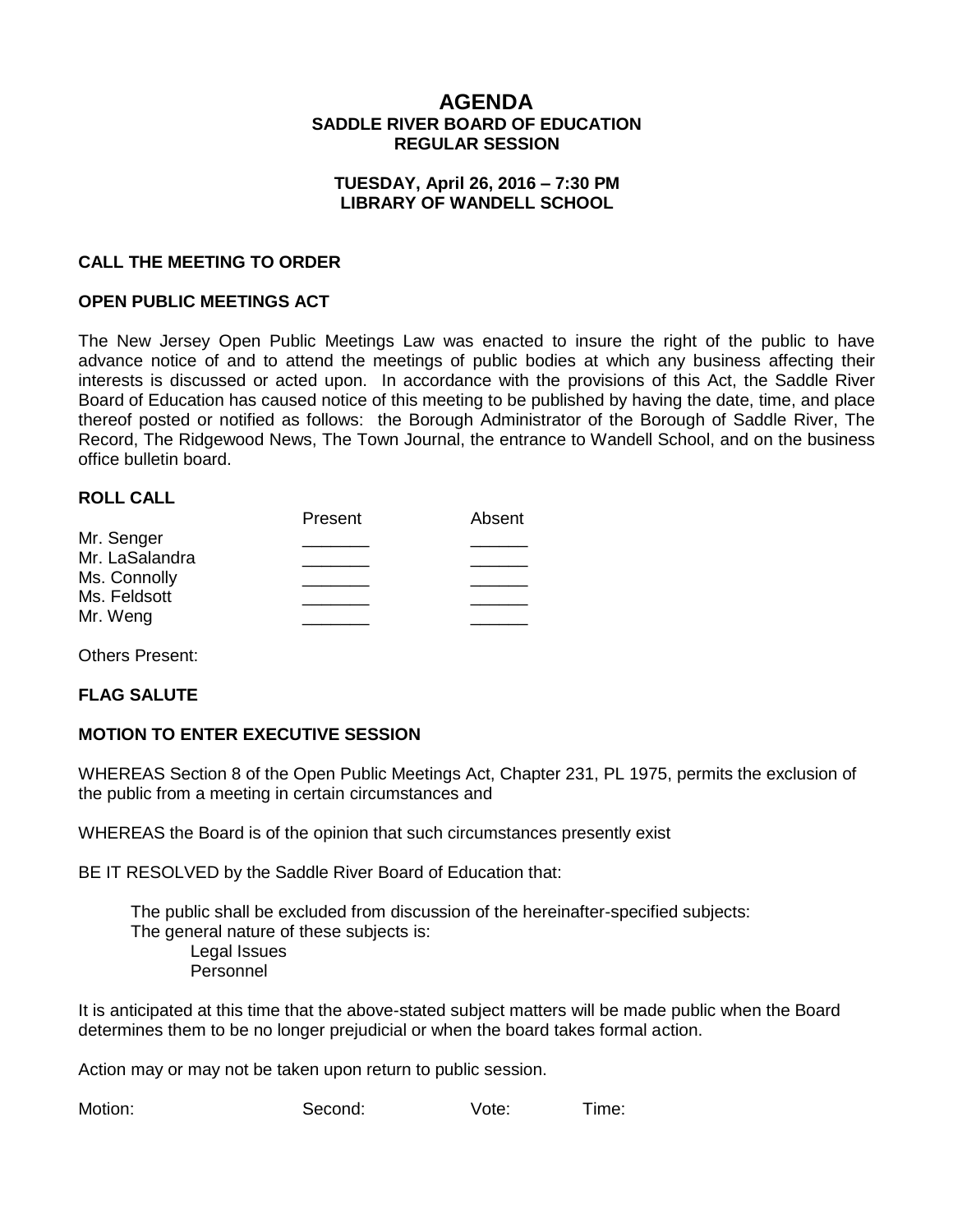## **MOTION TO RECESS EXECUTIVE SESSION**

Motion: Second: Vote: Time:

## **APPROVAL OF THE MINUTES:**

Motion to approve the minutes of the following meetings: March 15, 2016 Regular and Executive Sessions

Motion: Second: Vote: Time:

#### **SUPERINTENDENT'S REPORT**

• HIB report

**VICE PRINCIPAL'S REPORT**

## **PUBLIC HEARING ON THE 2016-2017 BUDGET**

## **BUSINESS ADMINISTRATOR'S REPORT**

### **BOARD PRESIDENT'S REPORT**

### **MEETING OPEN TO THE PUBLIC FOR DISCUSSION OF AGENDA ITEMS ONLY**

Anyone addressing the board will be limited to 3 minutes. Time allotted for discussion is 30 minutes.

# **AGENDA ITEMS AS PER ATTACHED**

### **COMMENTS BY THE PUBLIC ON NON-AGENDA ITEMS**

Anyone addressing the board will be limited to 3 minutes. Time allotted for comments is 30 minutes.

### **MOTION TO RETURN TO EXECUTIVE SESSION**

Motion: Second: Vote: Time:

### **MOTION TO ADJOURN MEETING**

| Motion: | Second: | Vote: | I ime: |
|---------|---------|-------|--------|
|---------|---------|-------|--------|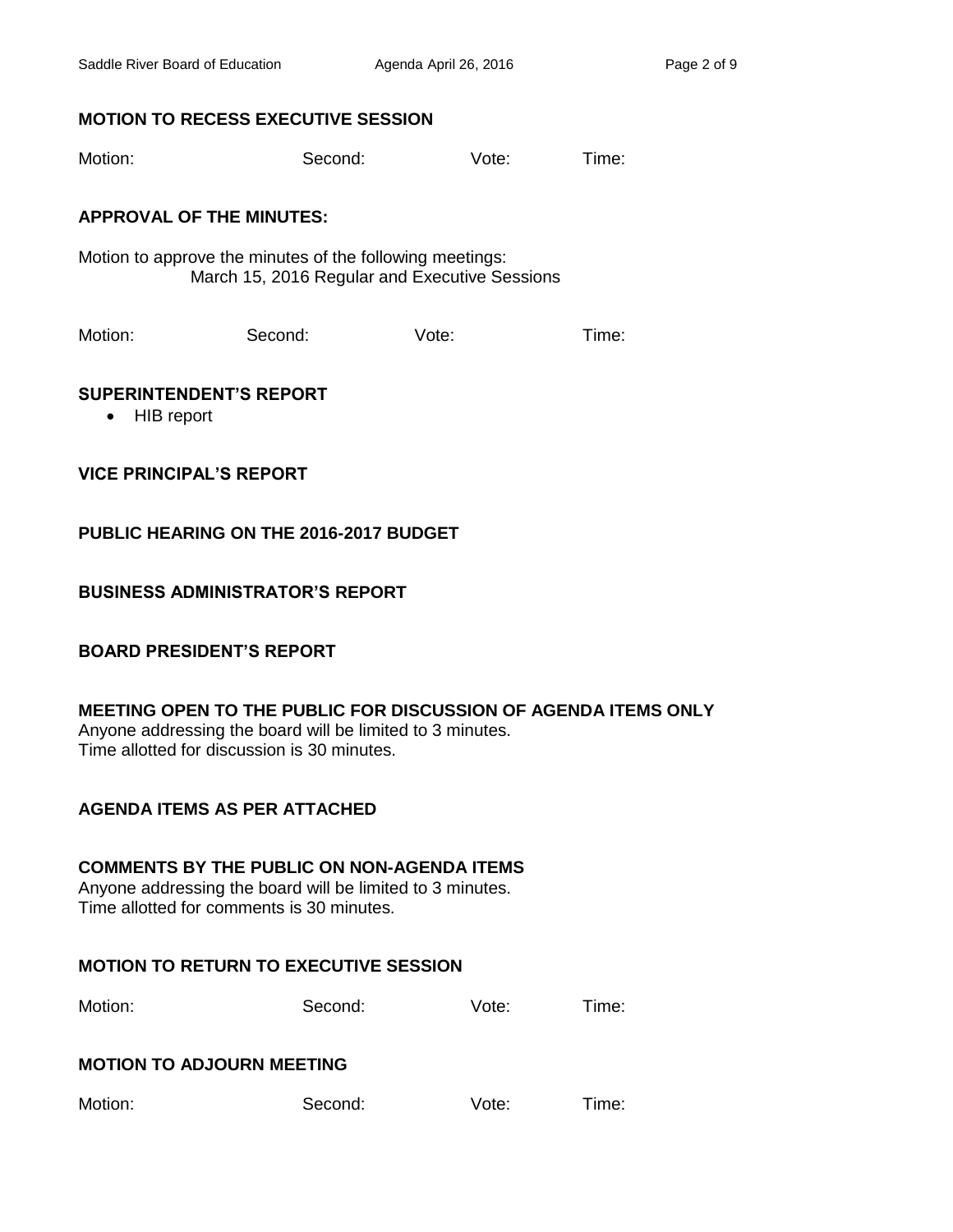#### **SADDLE RIVER BOARD OF EDUCATION TUESDAY, APRIL 26, 2016 RESOLUTIONS – SUMMARY**

#### **ADMINISTRATION**

A-868 2015-2016 Calendar Adjustment

#### **HUMAN RESOURCES**

- HR-1208 Hire Substitutes 2015-2016
- HR-1209 Contract Submission Mr. Louis J. DeLisio Interim Superintendent/Principal 2016-2017
- HR-1210 Employment of Mr. Louis J. DeLisio Interim Superintendent/Principal 2016-2017
- HR-1211 Employment of Ashley Corizzi Leave Replacement
- HR-1212 Interim Superintendent's Merit Action Plans 2015-2016

#### **FINANCE**

- F-2360 Payment of Bills April 2016
- F-2361 Appropriation Transfers March 2016
- F-2362 Line Item Certification
- F-2363 Board Secretary Report March 2016
- F-2364 Treasurer Report March 2016
- F-2365 Agreement Treasurer's & Board Secretary's Reports March 2016
- F-2366 Tuition Charges Staff Members
- F-2367 Donations Home & School Association
- F-2368 Adoption of 2016-2017 District Budget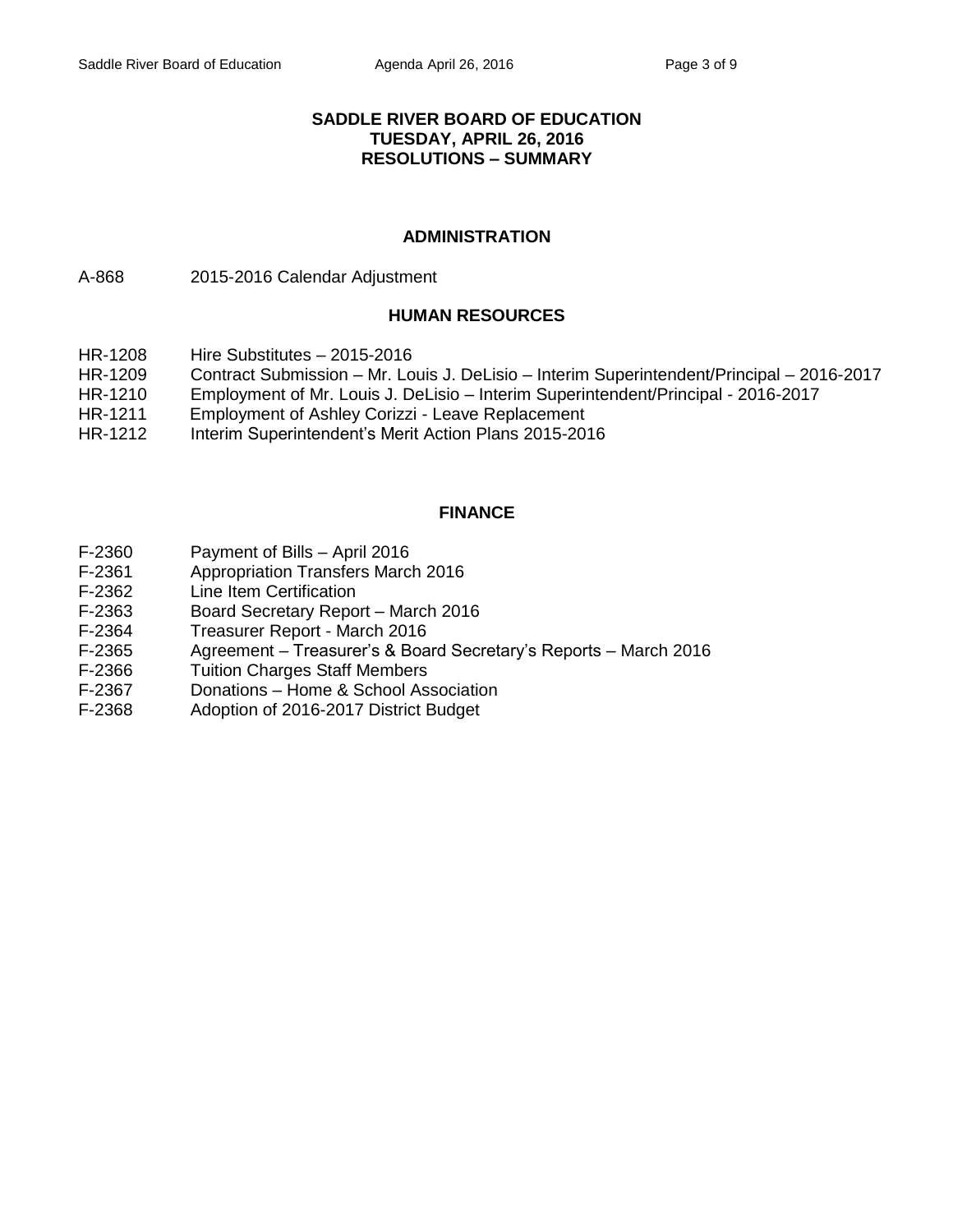#### **ADMINISTRATION**

#### **COMMITTEE REPORTS**

- **1.** Board Communications Committee
- **2.** Liaison: Ramsey Board of Education
- **3.** Liaison: Northern Highlands Board of Education
- **4.** Home & School Association
- **5.** New Jersey School Boards Association/NJSBA Legislative Committee
- **6.** Policy Committee
- **7.** Liaison to Mayor and Council
- **8.** Blue Ribbon Committee

#### **A-868 2015-2016 CALENDAR ADJUSTMENT**

BE IT RESOLVED that the Saddle River Board of Education authorizes to change the last day of school for students to June 21, 2016 (1/2 day) and change the last day of school for teachers to June 23, 2016, absent any emergency school closings.

| ADMINISTRATION MOTION VOTE: |     |     |     |     |
|-----------------------------|-----|-----|-----|-----|
| Motion:                     |     |     |     |     |
| Second:                     |     |     |     |     |
| Comments:                   |     |     |     |     |
|                             |     |     |     |     |
| Roll Call Vote: TW:         | JC: | IF. | JL: | HS: |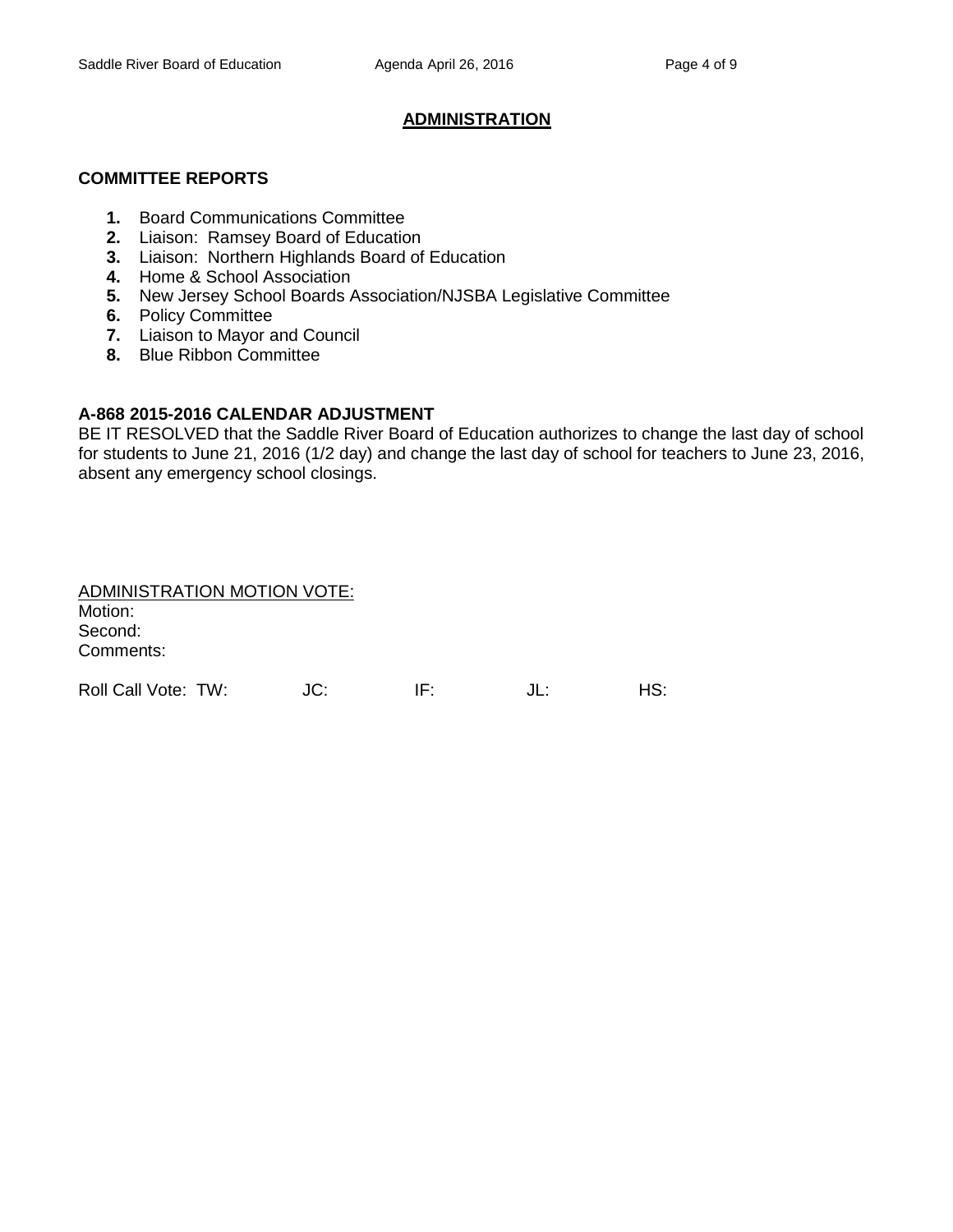## **HUMAN RESOURCES**

## **COMMITTEE REPORTS**

- 1. Negotiations Committee
- 2. Superintendent Search

### **HR-1208 HIRE SUBSTITUTES 2015-2016**

BE IT RESOLVED that, upon recommendation of the Interim Superintendent the Saddle River Board of Education approves the hiring of the following individuals as designated for the 2015-2016 school year:

- Danielle Kasen (Substitute Teacher/Substitute Teacher Aide)
- Victoria Stephan (Substitute Nurse/ Substitute Teacher/Substitute Teacher Aide)

### **HR-1209 CONTRACT SUBMISSION – MR. LOUIS J. DeLISO – INTERIM SUPERINTENDENT/PRINCIPAL 2016-2017**

BE IT RESOLVED, that the Saddle River Board of Education authorizes the submission of the employment contract of Mr. Louis J. DeLiso as Interim Superintendent/Principal, commencing July 1, 2016 through June 30, 2017, to the Interim Executive County Superintendent for approval.

## **HR-1210 EMPLOYMENT OF MR. LOUIS J. DeLISO – INTERIM SUPERINTENDENT/PRINCIPAL 2016-2017**

BE IT RESOLVED, that the Saddle River Board of Education approves the appointment of Mr. Louis J. DeLisio as Interim Superintendent/Principal commencing July 1, 2016 through June 30, 2017, according to the terms and conditions of the Interim Superintendent/Principal employment contract, pending approval by the Interim Executive County Superintendent.

### **HR-1211 EMPLOYMENT OF ASHLEY CORIZZI - LEAVE REPLACEMENT**

BE IT RESOLVED that, upon recommendation of the Interim Superintendent the Saddle River Board of Education authorizes the hiring of Ashley Corizzi as a leave replacement effective May 2, 2016 or sooner, if needed through June 23, 2016 at BA Step 1 on the Teacher Salary Guide, pending criminal history review approval.

### **HR-1212 INTERIM SUPERINTENDENT'S MERIT ACTION PLANS 2015-2016**

WHEREAS, on or about November 24, 2015, the Saddle River Board of Education (hereinafter referred to as the "Board") approved merit action plans for the Superintendent for the 2015-2016 school year consisting of two (2) qualitative merit criteria and three (3) quantitative merit criteria and submitted same to the Interim Executive County Superintendent for approval in accordance with N.J.A.C. 6A:23A-3.1(e) 10-11 (hereinafter referred to as "Merit Bonus Goals"), and

WHEREAS, on or about November 30, 2015, the Interim Executive County Superintendent approved said Merit Goals, thereby authorizing the Board to evaluate and award merit bonus increases to the Superintendent upon achievement of each objective; and

WHEREAS, the Board has evaluated the Superintendent's performance and determined that he achieved Goal #1 requiring that he update and revise policies to reflect current code and regulations with a rating of Excellent, thereby entitling him to a qualitative merit bonus of 2.5% of his annual salary in the amount of \$3,125; and

WHEREAS, the Board has evaluated the Superintendent's performance and determined that he achieved Goal #2 of completing a full technology audit in which 100% of all hardware, software, and infrastructure in the district was identified, evaluated, and cataloged with a rating of Excellent, thereby entitling him to a quantitative merit bonus of 3.33% of his annual salary in the amount of \$4,162.50; and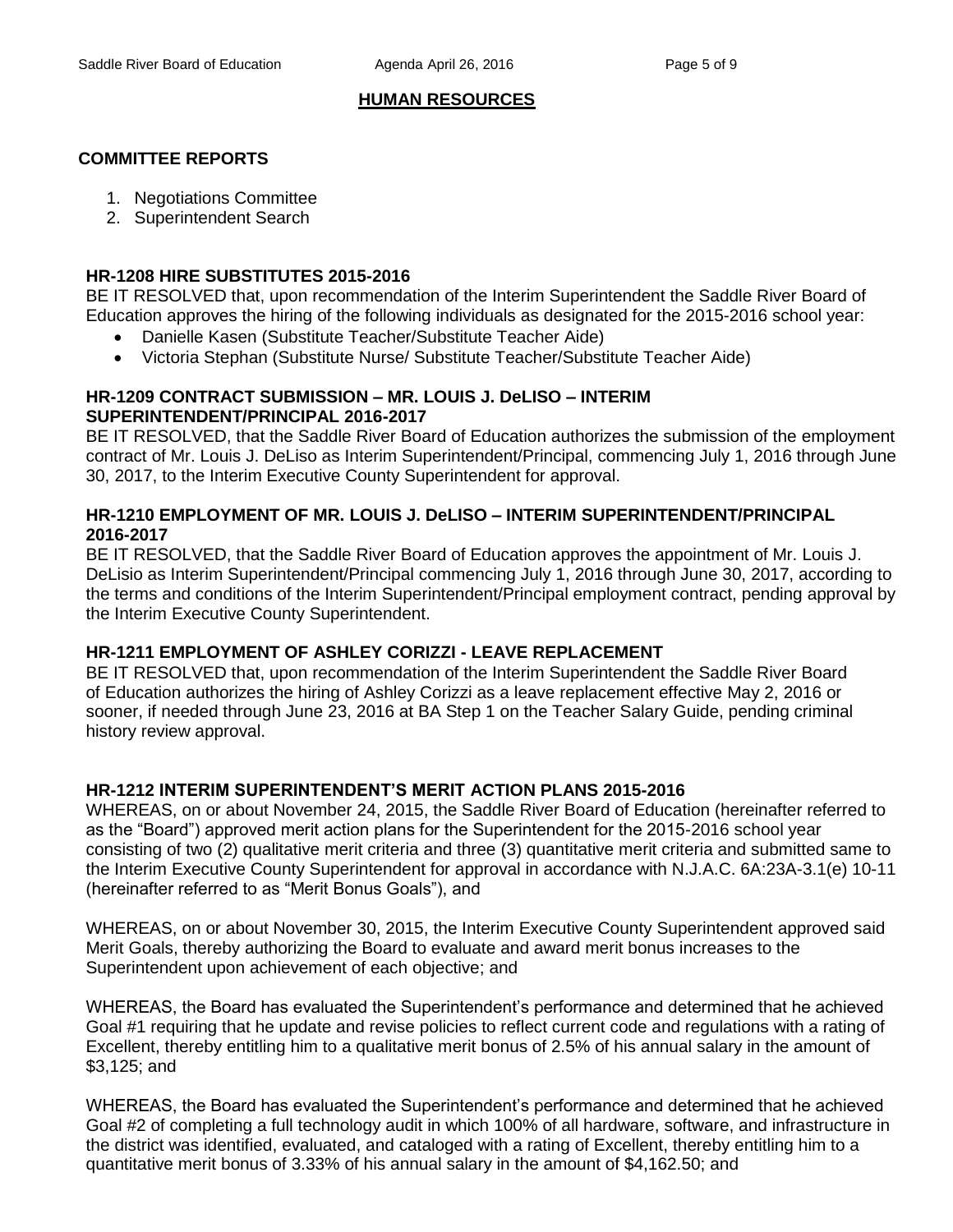WHEREAS, the Board has evaluated the Superintendent's performance and determined that he achieved Goal #3 of enhancing and strengthening school security with a rating of Excellent, thereby entitling him to a quantitative merit bonus of 3.33% of his annual salary in the amount of \$4,162.50; and

WHEREAS, the Board has evaluated the Superintendent's performance and determined that he achieved Goal #4 of reviewing and revising all district job descriptions to reflect current regulations and district priorities with a rating of Excellent, thereby entitling him to a quantitative merit bonus of 3.33% of his annual salary in the amount of \$4,162.50; and

WHEREAS, the Board has evaluated the Superintendent's performance and determined that he achieved Goal #5 of completing new district-wide Homework Policy, Tardy Policy, revised Basic Skills Eligibility Policy and Electronic Plan Book with a rating of Excellent, thereby entitling him to a qualitative merit bonus of 2.5% of his annual salary in the amount of \$3,125; and

NOW, THEREFORE BE IT RESOLVED that the Board hereby approves the aforementioned merit bonus of the 2015-2016 school year subject to approval by the Interim Executive County Superintendent that the quantitative and qualitative merit criteria for each of the Board assessed objectives have been satisfied for the payment of such merit bonus.

| ALL HUMAN RESOURCES MOTIONS BUNDLED FOR SINGLE VOTE: |     |     |     |
|------------------------------------------------------|-----|-----|-----|
| Motion:                                              |     |     |     |
| Second:                                              |     |     |     |
| Comments:                                            |     |     |     |
| Roll Call Vote: TW:                                  | JC: | IF۰ | ⊣S: |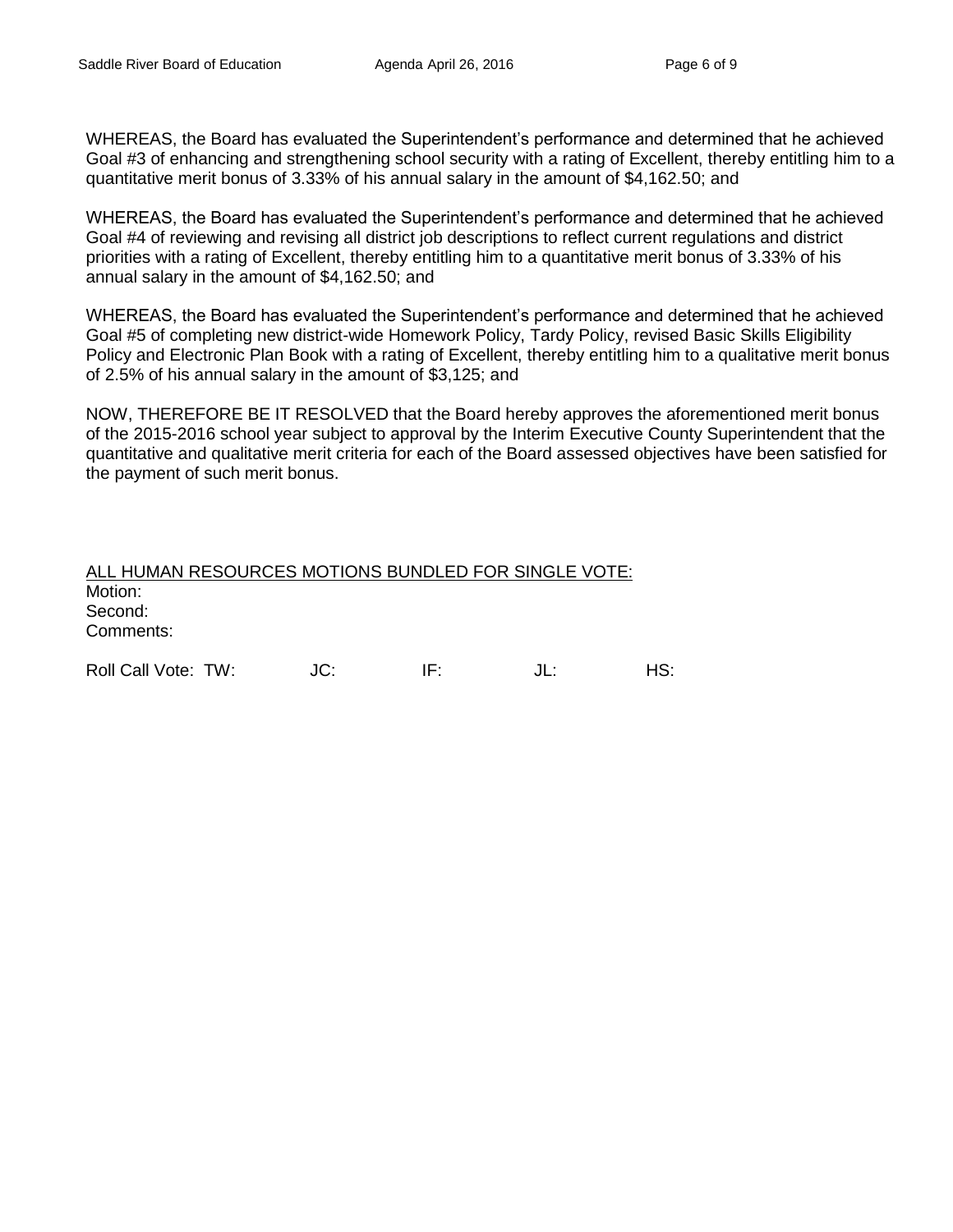## **EDUCATION**

## **COMMITTEE REPORTS**

- 1. Technology Committee
- 2. Curriculum Committee
- 3. Wandell School Recreation Committee
- 4. Health, Well-being, Safety and Transportation Committee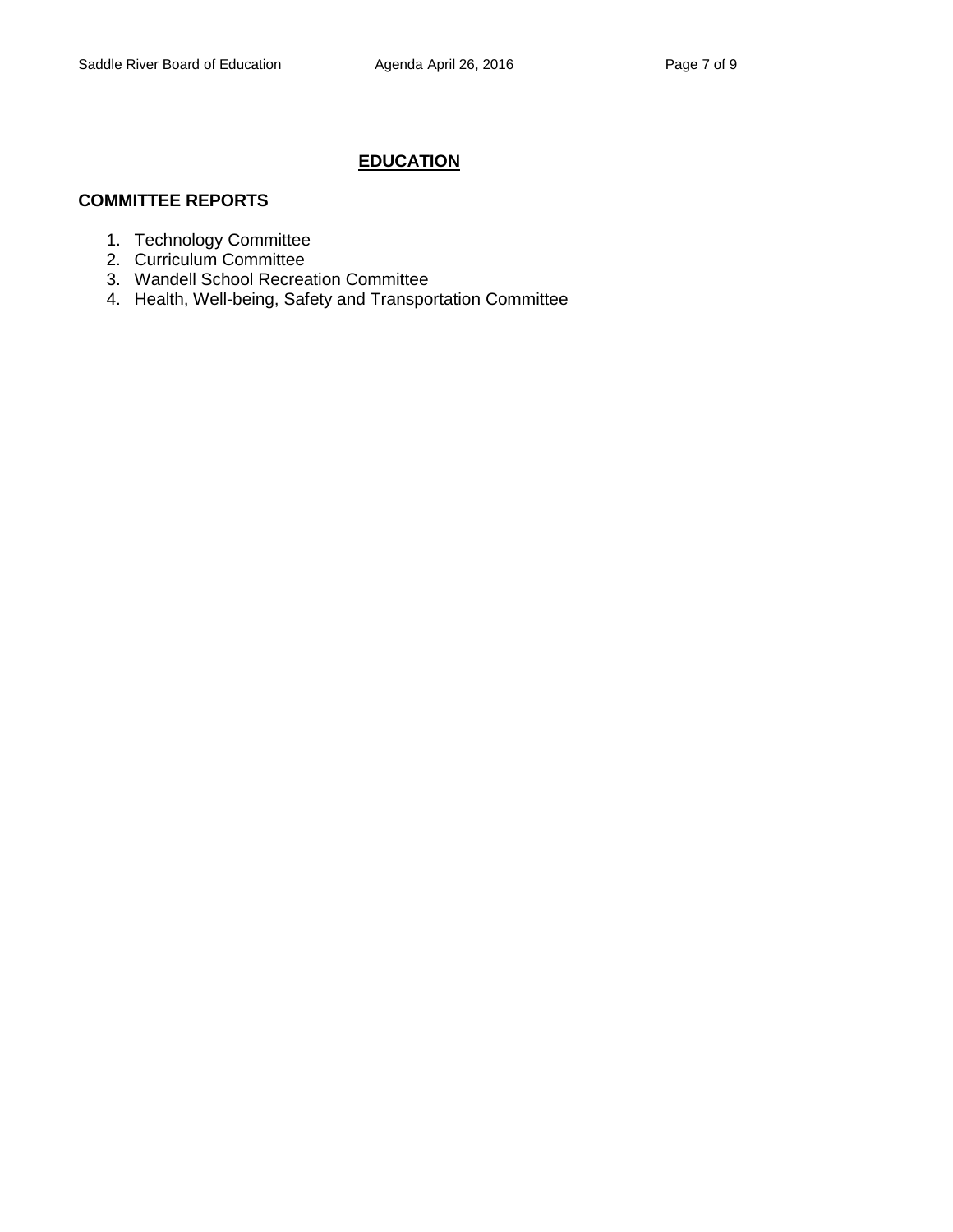## **FINANCE**

## **COMMITTEE REPORTS**

- 1. Finance/Budget Committee
- 2. Renovation Committee

## **F-2360 PAYMENT OF BILLS – APRIL 2016**

BE IT RESOLVED that the payment of bills as per the attached April 2016 Bills and Claims lists be approved.

## **F-2361 APPROPRIATION TRANSFERS – MARCH 2016**

BE IT RESOLVED that the attached appropriation transfers for the month of March 2016 be approved.

## **F-2362 LINE ITEM CERTIFICATION**

BE IT RESOLVED that in compliance with NJAC 6:20-2A-10(e) that the Board of Education certifies that no major account or fund has been over-expended and that as of this report, sufficient funds are available to meet the District's financial obligations for the remainder of the fiscal year.

## **F-2363 BOARD SECRETARY REPORT – MARCH 2016**

BE IT RESOLVED that the attached Board Secretary Report for the month of March 2016 be approved.

## **F-2364 TREASURER REPORT –MARCH 2016**

BE IT RESOLVED that the attached Report of the Treasurer for the month of March 2016 be approved.

### **F-2365 AGREEMENT–TREASURER'S & BOARD SECRETARY'S REPORTS – MARCH 2016**

BE IT RESOLVED that the Saddle River Board of Education states that the Report of the Treasurer of School Moneys and the Report of the Secretary of the Board of Education for the month of March 2016 is in agreement and on file in the Board Secretary's Office.

### **F-2366 TUITION CHARGES STAFF MEMBERS**

BE IT RESOLVED that, upon recommendation of the Interim Superintendent the Saddle River Board of Education approves the Pre-K student tuition rate for staff members at one half (1/2) the established rate.

### **F-2367 DONATIONS – HOME & SCHOOL ASSOCIATION**

BE IT RESOLVED that the Saddle River Board of Education accepts with gratitude donations from the Wandell Home & School Association as follows:

| \$1,384  | New cabinet & eye wash station in nurse's office |
|----------|--------------------------------------------------|
| 86<br>\$ | Triage bedside table                             |
| \$<br>13 | Teeth holders & saving capsules                  |
| \$1,500  | Projector for the MPR                            |
| \$2,000  | Rolling podium with speaker                      |
| \$1,200  | Library chairs & shelf lighting                  |
| \$2,000  | Landscaping & shrubbery                          |
| \$1,000  | Car park lamp post, flags & banners              |
| \$15,000 | New School digital sign                          |
| \$3,000  | 4 benches for playground                         |
|          |                                                  |